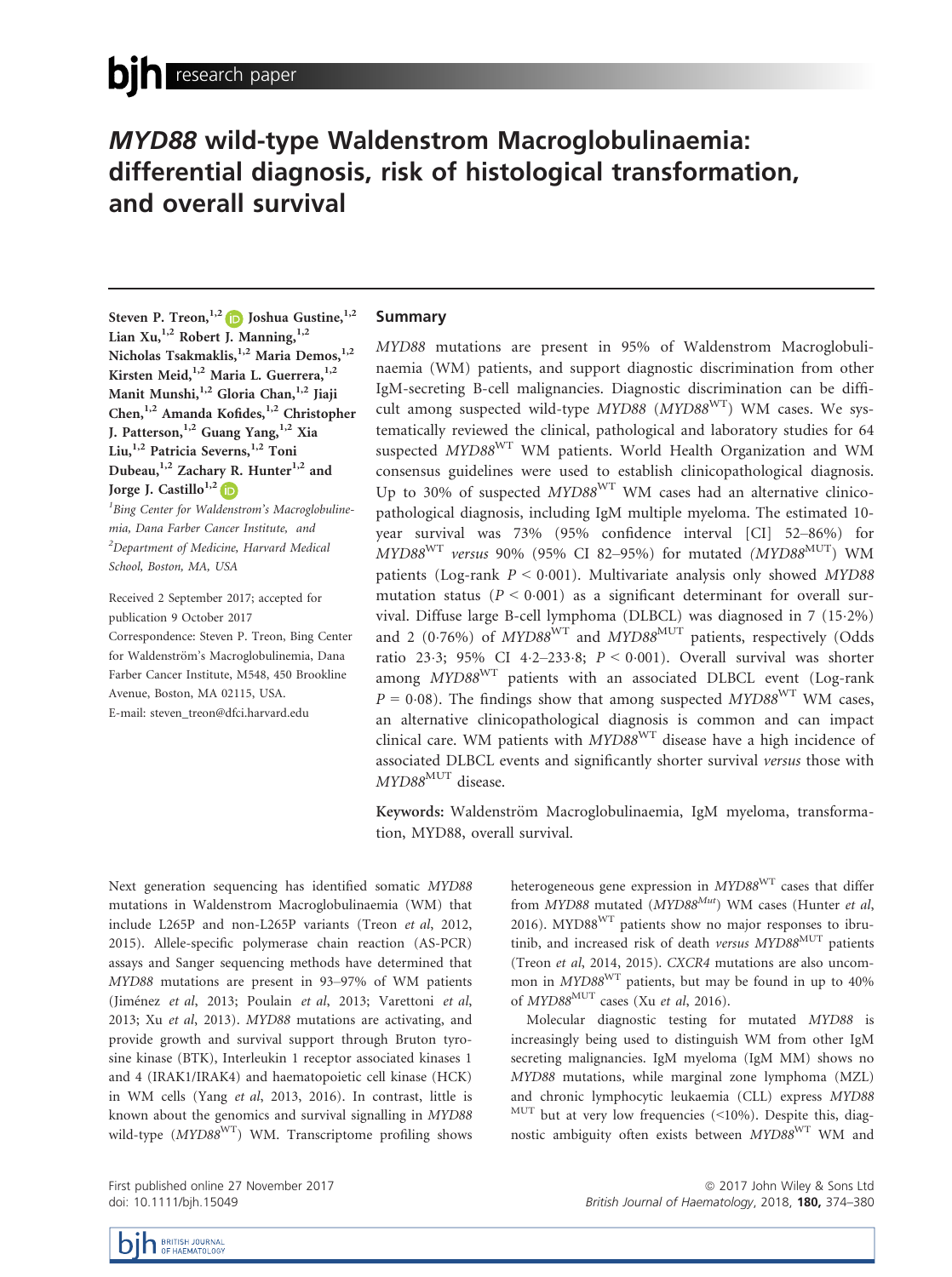other MYD88WT IgM secreting entities. We therefore performed a systematic review of patients with suspected MYD88WT WM and examined their clinical, pathological and laboratory studies to establish their underlying clinicopathological diagnosis using World Health Organization (WHO) and WM consensus guidelines (Owen et al, 2003; Swerdlow et al, 2008). As part of these efforts, we also examined the impact of MYD88 mutation status on overall survival in WM patients. The findings reveal the importance of clarifying the underlying diagnosis in WM patients suspected of having MYD88WT disease, and the recognition that WM patients with bona fide MYD88<sup>WT</sup> disease have a higher risk of disease transformation and shorter overall survival versus those with MYD88<sup>MUT</sup> disease.

# Patients and methods

Sixty-four patients with suspected  $MYD88<sup>WT</sup> WM$  were identified. All patients had a monoclonal IgM protein, and morphological and histopathological findings on a bone marrow (BM) biopsy that were suspicious for lymphoplasmacytic lymphoma. AS-PCR testing for  $MYD88^{L265P}$  mutation, and investigation for non-L265P MYD88 mutations in negative cases by Sanger sequencing was performed in all these cases to confirm  $MYD88^{WT}$  status utilizing CD19-selected and unselected BM mononuclear cells (Xu et al, 2013). A systematic review of clinical, pathological, and laboratory studies was undertaken for all MYD88<sup>WT</sup> cases, and further studies were obtained as warranted, which included additional immunohistochemistry, skeletal and computed tomography imaging, and CXCR4 mutation determination (Xu et al, 2016). WHO and WM consensus guidelines (Owen et al, 2003; Swerdlow et al, 2008) were used to establish definitive diagnosis.

Data sets were evaluated by analysis of variance and nonparametric comparisons made by the Fisher's exact probability test. The survival from WM diagnosis, defined as the time between WM diagnosis to last follow-up or death, and the time from WM diagnosis to transformation to an aggressive lymphoma were estimated using the Kaplan–Meier method. Survival curves were compared using the log-rank test. For the survival estimates in WM patients who did or did not transform to an aggressive lymphoma, we used the Simon-Makuch method, and the Mantel–Byar test for comparison (stsplit in STATA). Follow-up time was estimated by reverse censoring. Univariate and multivariate survival analyses were performed using Cox proportional-hazard regression models. The outcome of interest is reported as hazard ratio (HR) with 95% confidence interval (CI). A  $P$  value <0.05 was deemed to be significant. All calculations and graphs were obtained using STATA/SE 13.1 (StataCorp, College Station, TX).

## Results

Table I shows the clinical characteristics at time of diagnosis for patients with suspected  $MYD88^{WT}$  WM who presented to our clinic. Forty-six (71.8%) patients, 48% of whom were male, fulfilled the WHO and WM consensus criteria for WM. Their median BM involvement was 37.5% (range 2.5– 95%) with a predominately interstitial pattern of diffuse Bcells, lymphoplasmacytic cells and plasma cells. Flow cytometric analysis showed monotypic B-cells  $(CD19+CD20+CD5^{+/-}CD10-CD23^{+/-}slgM^+sK/\lambda^+$ ) and plasma cells (CD38<sup>+</sup>CD138<sup>+</sup>CD56<sup>-</sup>cIgM<sup>+</sup>cK/ $\lambda$ <sup>+</sup>). The median serum IgM for these patients was  $29.8$  (range  $1.6-90$  g/l), and haemoglobin was 110 (range 40–15 g/l). Sixteen (35%) and 13 (28%) had adenopathy and splenomegaly, respectively. Principal reasons for their diagnosis included anaemia  $(n = 23; 50\%)$ , and/or other cytopenias  $(n = 6; 13\%)$ , peripheral neuropathy ( $n = 8$ ; 13%), adenopathy ( $n = 5$ ; 8%), hyperviscosity ( $n = 3$ ; 5%) and renal failure ( $n = 3$ ; 5%). Twelve (26%) patients had a familial history for B-cell malignancies. Four (87%) patients had frameshift CXCR4 mutations. At a median follow-up of 5.0 (range 0.8– 179 years), 31 (67%) patients required therapy. Notably, 7 (15%)  $MYD88<sup>WT</sup>$  patients were also diagnosed with diffuse

Table I. Baseline characteristics and diagnosis determined by WHO and WM consensus criteria for 64 patients who presented with suspected  $MYD88^{\rm WT}$  WM.

| Diagnosis    | N  | Age, years      | % male       | BM, %          | slgM, g/l           | Hb, g/l        | Adenopathy,<br>$\%$ | Splenomegaly,<br>$\%$ |
|--------------|----|-----------------|--------------|----------------|---------------------|----------------|---------------------|-----------------------|
|              |    |                 |              |                |                     |                |                     |                       |
| <b>WM</b>    | 46 | $58.5(29 - 85)$ | 48           | $37.5(2.5-95)$ | $29.80(1.6-90)$     | $110(40-155)$  | 35                  | 28                    |
| IgM MM       |    | $59(55-75)$     | 71           | $60(10-80)$    | $83.75(25.3-120)$   | $90(84-121)$   | 14                  | 14                    |
| MZL          | 6  | $64.5(51-74)$   | $\mathbf{0}$ | $10(5-25)$     | $16.42(0.95-28)$    | $113(86-123)$  | 67                  | 33                    |
| IgM PC MGUS  | 3  | $62(61-76)$     | 33           | $5(5-10)$      | $18.46(18.46-23.9)$ | $139(131-147)$ | $\overline{0}$      |                       |
| <b>CLL</b>   |    | 83              | $\mathbf{0}$ |                | 18.22               | 132            | $\mathbf{0}$        |                       |
| <b>DLBCL</b> |    | 76              | $\Omega$     |                | 3.55                | 95             | $\overline{0}$      | 100                   |

BM, bone marrow; CLL, Chronic lymphocytic leukaemia; DLBCL, Diffuse large B-cell lymphoma; Hb, haemoglobin; WHO, World Health Organization; IgM MM, IgM secreting multiple myeloma; IgM PC MGUS, IgM secreting plasma cell monoclonal gammopathy of unknown significance; MZL, Marginal zone lymphoma; sIgM, serum IgM; WM, Waldenstrom macroglobulinaemia.

All patients had a monoclonal IgM paraprotein, and were MYD88WT. Median values and corresponding ranges are provided for WM, IgM MM, MZL, and IgM PC MGUS patients.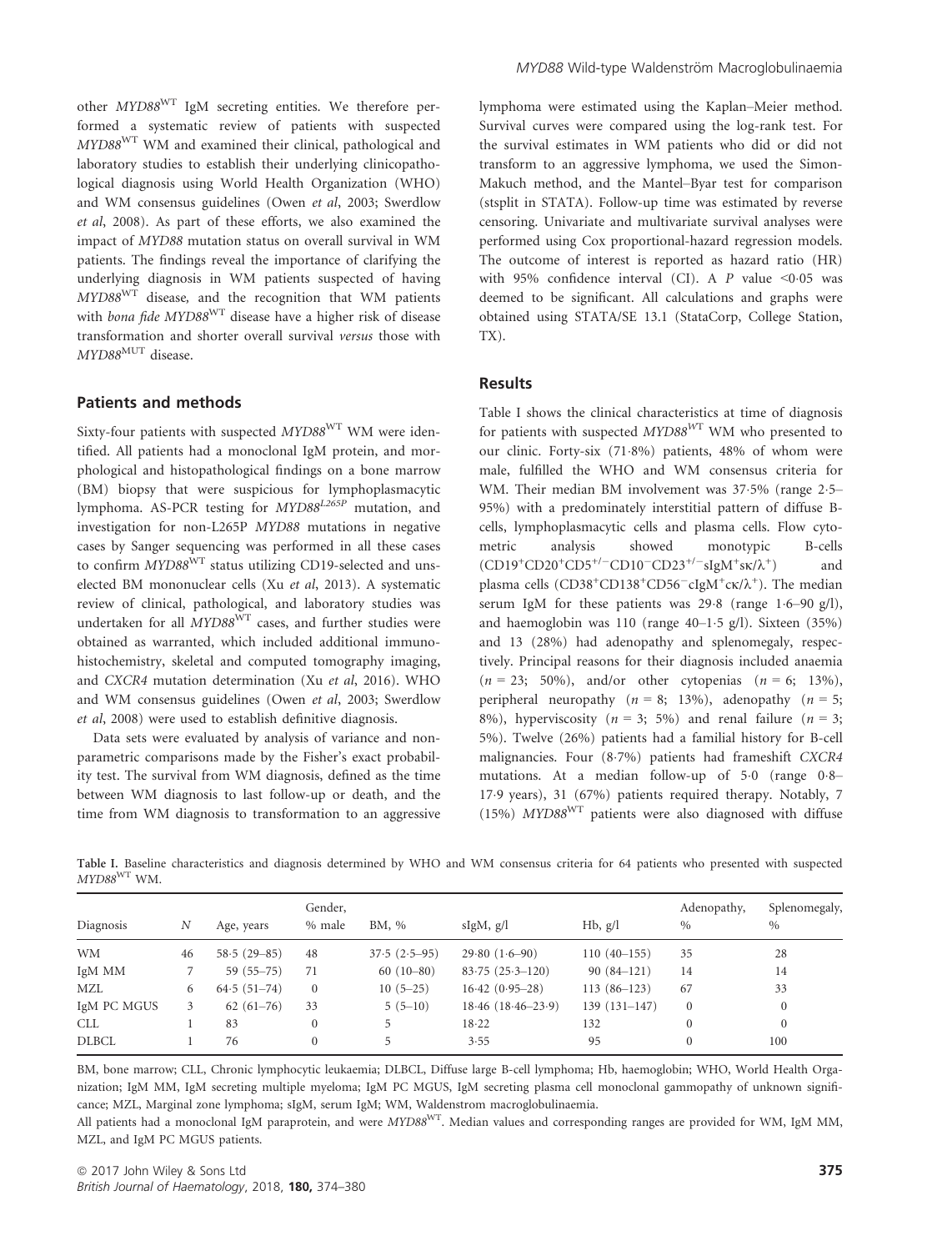large B-cell lymphoma (DLBCL), three synchronous and four metachronous to their WM diagnosis. Eleven (24%) patients succumbed during the follow-up period; 7 deaths were due to WM, and 4 because of DLBCL.

Among the other  $MYD88<sup>WT</sup>$  patients, 7 (10%) had findings consistent with IgM MM. Their median BM disease involvement was 60% (range 10–80%), with a predominant plasma cell infiltrate. In 3 (43%) patients, monotypic B-cells  $(CD19+CD20+CD5-CD10-CD23<sup>+/-</sup> sIgM<sup>+</sup>sK/λ<sup>+</sup>)$  and plasma cells (CD38<sup>+</sup>CD138<sup>+</sup>CD56<sup>-</sup>cIgM<sup>+</sup>ck/ $\lambda$ <sup>+</sup>) were detected, while only clonal plasma cells (CD38<sup>+</sup>CD138<sup>+</sup>CD56<sup>-</sup>cIgM<sup>+</sup>ck/ $\lambda$ <sup>+</sup>) were observed in 4 other patients. Fluorescence in-situ hybridization (FISH) testing of BM mononuclear cells showed  $t(11;14)$  in 5 patients;  $t(14;16)$  in one patient; and normal cytogenetics in one patient. Lytic lesions were detected in three (43%) patients. The median serum IgM level was significantly higher at  $83.75$  (range  $25.3-120$  g/l) versus MYD88<sup>WT</sup> WM patients ( $P = 0.016$ ). One (14%) patient had both adenopathy and splenomegaly. Two (28%) had a familial history. No CXCR4 mutations were observed. Principal reasons that led to diagnosis included anaemia  $(n = 7; 100\%)$  and symptomatic hyperviscosity  $(n = 3; 43\%).$ With a median follow-up of  $2.4$  (range  $0.4-7.4$  years), all patients required treatment and one died of myeloma. No DLBCL events occurred.

Findings consistent with marginal zone lymphoma (MZL) were observed in 6 (9%) patients, all female. Their median BM involvement was 10% (range 5–25%), with paratrabecular and nodular predominant infiltrate of mainly small to medium sized lymphocytes and few mature plasma cells. Three (50%) patients had monotypic B-cells (CD19<sup>+</sup>CD20<sup>+</sup>  $CD5^{+/-}CD10^-CD23^+CD45^+$ sk/ $\lambda^+$ ) by flow cytometric analysis. Their median serum IgM level was  $16.42$  (0.95–28 g/l), and was not significantly different versus MYD88WT WM patients. Adenopathy and splenomegaly were present in 4 (67%) and 2 (33%) patients. None had a familial history, and no CXCR4 mutations were observed. Only one patient had noteworthy cytogenetics that showed a  $t(3;6)(q13.3;p25)$ translocation. Hepatitis C virus testing was unremarkable. Principal reasons that led to diagnosis included anaemia  $(n = 4; 67%)$  and/or other cytopenias  $(n = 1; 17%)$  and peripheral neuropathy ( $N = 1$ ; 17%). With a median followup of  $3.8$  (range  $1.3-5.2$  years), four (67%) required therapy, and are alive. No DLBCL events occurred in these patients.

For 3 patients, the findings favoured a diagnosis of IgM monoclonal gammopathy of undetermined significance (MGUS) with plasma cell infiltration. The median BM involvement for these patients was 5% (range 5–8%) with flow cytometric analysis demonstrating a clonal plasma cell population. The median serum IgM level for these patients was  $18.46$  (range  $12.62-23.9$  g/l), and did not differ significantly versus MYD88<sup>WT</sup> WM patients. None had a familial history, and none had CXCR4 mutations. In two patients, the diagnosis was incidental to elevated total protein. In one patient, IgM MGUS was diagnosed for work-up of fatigue. With a median follow-up of  $2.5$  (range  $2.5-3.2$  years), none have progressed or received treatment, and all remain alive. No DLBCL events were observed. Lastly, in one patient, the findings favoured the diagnosis of CLL while another patient had intravascular DLBCL, with respective serum IgM levels of 1822 and 355 g/l. The BM disease burden was 5% in both patients. None had a familial history or CXCR4 mutations. The CLL patient remains alive without treatment and a DLBCL event, while the patient with DLBCL required therapy and remains alive.

We next sought to address the impact of MYD88 mutation status on overall survival in WM patients. Survival outcome was compared to 262 patients with MYD88<sup>MUT</sup> disease who were diagnosed over the same time-period. The median follow-up for all patients was  $74.7$  (0.5–324.9 months), and was similar for MYD88<sup>WT</sup> and MYD88<sup>MUT</sup> WM patients (64.1 vs. 73.7 months, respectively;  $P = 0.71$ ). Patient characteristics are shown in Table II. Among 262 MYD88<sup>MUT</sup> patients, 261 had L265P and 1 had S243N MYD88 mutation; 101 (385%) were also CXCR4 mutated. During the followup period, there were 11 (23.9%) deaths for the  $MYD88<sup>WT</sup>$ versus 15 (5.7%) deaths among  $MYD88$ <sup>MUT</sup> patients  $(P = 0.003)$ . Figure 1A shows overall survival based on MYD88 and CXCR4 mutation status from time of diagnosis for all patients. The estimated 10-year survival was 73% (95% CI 52–86%) and 90% (95% CI 82–95%) for MYD88WT and MYD88<sup>MUT</sup> patients, respectively (Log-rank  $P \le 0.001$ ), and did not differ within MYD88<sup>MUT</sup> patients by CXCR4 mutation status (Log-rank  $P = 0.69$ ). Multivariate analyses that included age, gender, serum IgM, haemoglobin, BM disease involvement, serum  $\beta_2$ -microglobulin, MYD88 and CXCR4 mutation status showed that MYD88 mutation status alone was a significant determinant for overall survival. The

Table II. Baseline characteristics for MYD88<sup>WT</sup> and MYD88<sup>MUT</sup> patients with WM by WHO and WM consensus criteria in overall survival analysis.

| WM patients            | Ν   | Age, years  | Gender<br>Male/Female  | $\text{IgM}$ , g/l | BM, %          | Hb, g/l         | $B_2M$ , mg/l   |
|------------------------|-----|-------------|------------------------|--------------------|----------------|-----------------|-----------------|
| MYD88WT                | 46  | $59(29-85)$ | $47.8\%/52.2\%$        | $29.8(1.6-90)$     | $37.5(2.5-95)$ | $110(40-155)$   | $3.4(1.5-19.2)$ |
| $MYD88$ <sup>MUT</sup> | 262 | $61(31-91)$ | $62.9\frac{6}{37.1\%}$ | $26.5(0.94-124)$   | $35(5-95)$     | $120(6.0-16.3)$ | $2.8(1.4-11.8)$ |
| P-value                |     | 0.29        | 0.07                   | 0.77               | 0.88           | 0.002           | 0.09            |

B<sub>2</sub>M,  $\beta_2$ -microglobulin; BM, bone marrow; WHO, World Health Organization; WM, Waldenstrom macroglobulinaemia. Median values and corresponding ranges are provided.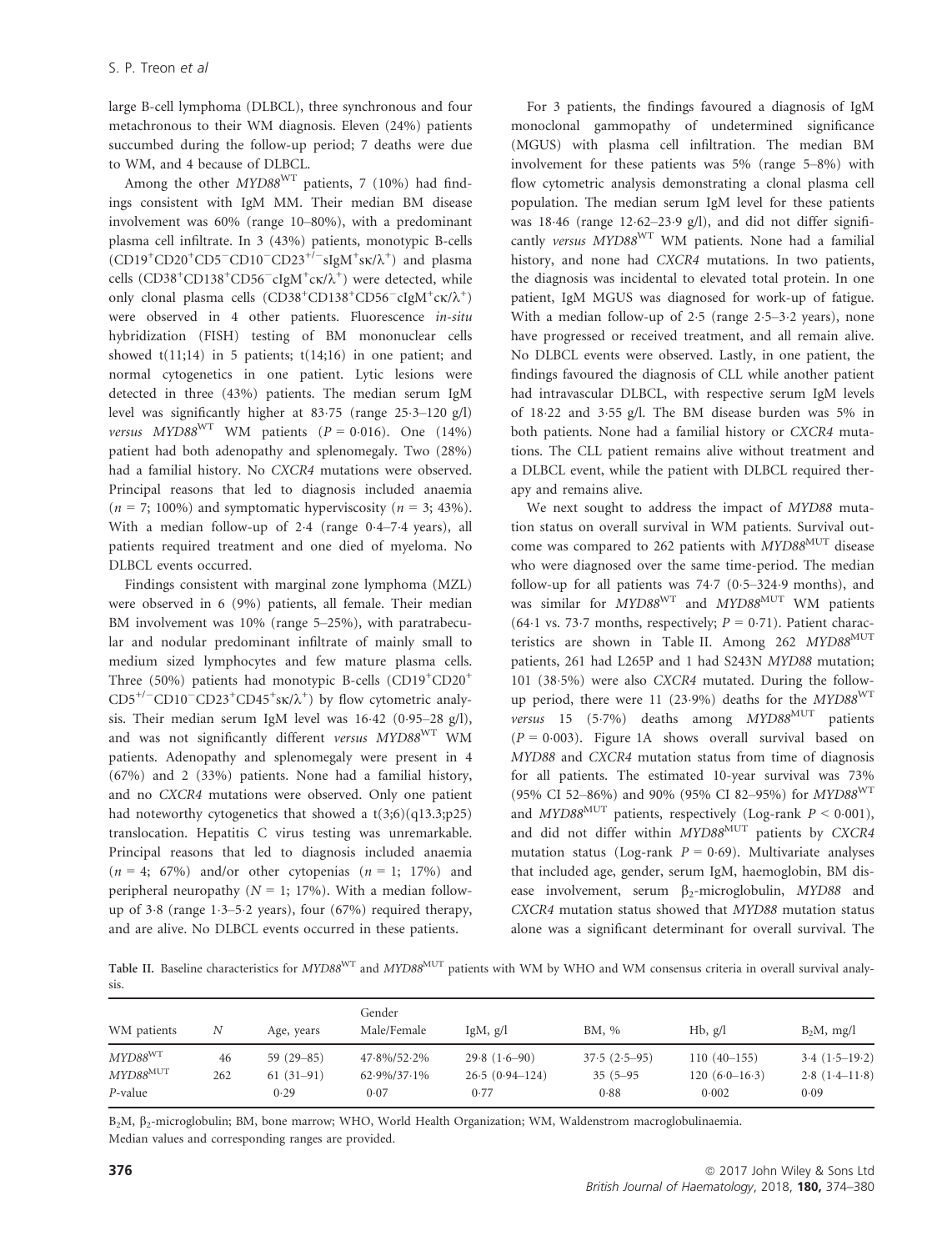

Fig 1. Overall survival estimates for MYD88 and CXCR4 genotyped patients with Waldenstrom macroglobulinaemia (WM) determined by World Health Organization and WM consensus criteria. (A) Overall survival for all patients shown by MYD88 mutation status, and CXCR4 mutation status for MYD88 mutated patients (Kaplan–Meier). (B) Incidence of transformation according to MYD88 mutational status (Kaplan–Meier, failure), and (C) Overall survival for MYD88<sup>WT</sup> patients with and without an associated diffuse large Bcell lymphoma event (Simon–Makuch).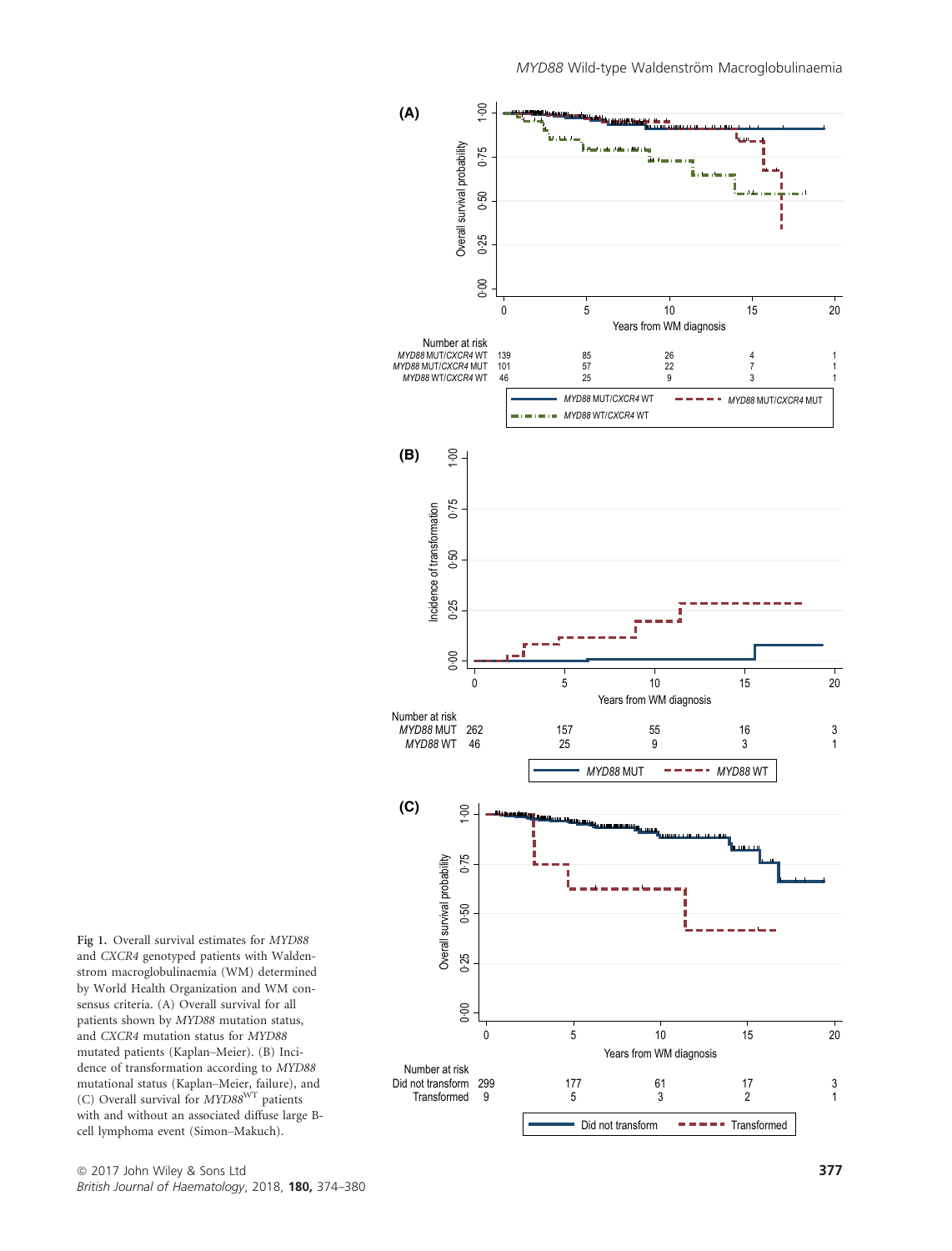|                            | Univariate analysis |            | Multivariate analysis |            |  |
|----------------------------|---------------------|------------|-----------------------|------------|--|
|                            | HR (95% CI)         | $P$ -value | HR (95% CI)           | $P$ -value |  |
| Age $\geq 65$ years        | $2.51(1.13 - 5.54)$ | 0.02       | $1.79(0.64 - 4.98)$   | 0.27       |  |
| Male sex                   | $1.20(0.53 - 2.69)$ | 0.67       | $1.45(0.49 - 4.29)$   | 0.50       |  |
| Haemoglobin $\leq$ 115 g/l | $0.66(0.30-1.44)$   | 0.30       | $2.92(0.82 - 10.4)$   | 0.10       |  |
| Serum IgM $\geq$ 40 g/l    | $1.32(0.59-2.96)$   | 0.51       | $2.34(0.82 - 6.67)$   | 0.11       |  |
| Bone marrow $\geq 50\%$    | $1.22(0.54 - 2.76)$ | 0.63       | $0.88(0.31-2.45)$     | 0.80       |  |
| Serum $B_2M \geq 3$ mg/l   | $1.99(0.85 - 4.66)$ | 0.11       | $2.24(0.82 - 6.12)$   | 0.12       |  |
| $MYD88^{\rm MUT}$          | $4.24(1.94 - 9.24)$ | < 0.001    | $7.47(2.27-24.6)$     | < 0.001    |  |
| $CXCR4^{MUT}$              | $0.78(0.33 - 1.81)$ | 0.56       | $1.07(0.36-3.12)$     | 0.91       |  |

Table III. Univariate and multivariate Cox proportional hazard regression models for overall survival in patients with WM.

B<sub>2</sub>M, β<sub>2</sub>-macroglobulin; CI, confidence interval; HR, hazard ratio.

results of the survival analyses are shown in Table III. Transformation to DLBCL occurred during the follow-up period in 7 (15.2%) and 2 (0.76%)  $MYD88^{WT}$  and  $MYD88^{MUT}$ patients, respectively. The incidence of transformation to DLBCL at 10 and 20 years was  $1\%$  (95% CI 0.1-5%) and 8% (1–39%) in MYD88<sup>MUT</sup> patients versus 20% (95% CI 8– 45%) and 29% (95% CI 12–58%) in MYD88WT patients (HR for DLBCL transformation 198, 95% CI 408–958,  $P < 0.001$ ; Fig 1B). Overall survival estimates at 10 and 20 years for WM patients who did not transform to DLBCL were 88% (95% CI 81–93%) and 66% (95% CI 40–83%), respectively, and for WM patients who transformed to DLBCL were 63% (95% CI 23–86%) and 42% (7–75%), respectively (Mantel-Byar  $P = 0.003$ ; Fig 1C).

# **Discussion**

The above findings suggest that while most patients with suspected MYD88WT WM disease fulfil WHO and consensus criteria for the diagnosis of WM, up to 30% had an alternative diagnosis. Surprising was the high number of IgM MM cases, many of which had clonal B-cells and plasma cells. These patients had a predominant plasma cell component by histological examination, and exhibited high serum IgM levels (median 8375 g/l) that distinguished them from  $MYD88<sup>WT</sup>$  WM patients (median 29.8 g/l;  $P = 0.016$ ). FISH studies showed that 86% of IgM MM patients carried chromosome 14 translocations, consistent with earlier reports (Avet-Loiseau et al, 2003a; Willenbacher et al, 2013). High serum IgM levels and a lymphoplasmacytic-like BM infiltrate in IgM MM was also observed by Avet-Loiseau et al (2003b). Therefore in MYD88WT patients with high serum IgM levels and/or a predominant plasma cell clone, IgM MM should be suspected and additional work-up undertaken that includes FISH studies for chromosome 14 translocations. Distinguishing IgM MM is particularly important because the care plan is different from WM, and can include the use of immunomodulatory drugs (IMIDs), CD38- and CS1-directed monoclonal antibodies, bisphosphonates, consolidative autologous stem cell transplantation, and/or maintenance therapy with IMIDs. It is noteworthy, that several cases of IgM MGUS with plasmacytic cell infiltrates were also identified among suspected MYD88WT WM cases. These cases differed from the "classic" WHO- and consensus-defined IgM MGUS cases that have a predominant B-cell clone and no histologically demonstrable BM infiltrate. In distinction to the "classic" IgM MGUS cases that typically evolve to WM or MZL, IgM MGUS cases with a plasma cell infiltrate may serve as precursors to IgM MM. Further work to subcategorize IgM MGUS (B-cell versus plasma cell predominant) and clarify their respective evolution is needed. Not surprising were the few cases of MZL included among MYD88WT WM patients. All MZL patients were female, consistent with prior reporting for female prevalence for MZL (Arcaini et al, 2011). Subtle differences in BM morphology, including a more predominant paratrabecular and nodular pattern of disease involvement with small to medium size lymphocytes and few plasma cells, helped discriminate these patients (Arcaini et al, 2011; Kyrtsonis et al, 2011; Bassarova et al, 2015). Principal diagnostic complaints, findings from the physical examination, imaging and laboratory studies, including serum IgM levels, flow cytometry and cytogenetics, did not provide much separation between  $MYD88^{WT}$  WM, and MZL, highlighting the need for investigation of the genomic basis of MYD88WT WM, and development of molecular markers to discriminate this entity from MZL and other related diseases.

An important finding in this study was also the high incidence of associated DLBCL cases in MYD88<sup>WT</sup> WM patients. It is unclear whether these events represented true histological transformation or secondary primary B-cell malignancies, but they contributed to 4 of the 11 (36%) deaths observed in the MYD88WT WM patients. In contrast, none of the other MYD88WT patient cohorts had an associated DLBCL diagnosis. Transformation is uncommon in WM patients, particularly among those naïve to nucleoside analogues, with an estimated incidence rate of <5% (Leleu et al, 2009; Castillo et al, 2016). However, MYD88 mutation status was not addressed in those studies. In our series, all but one of the 7  $MYD88^{WT}$  patients was naïve to nucleoside analogues. The findings infer a considerably different biology underlying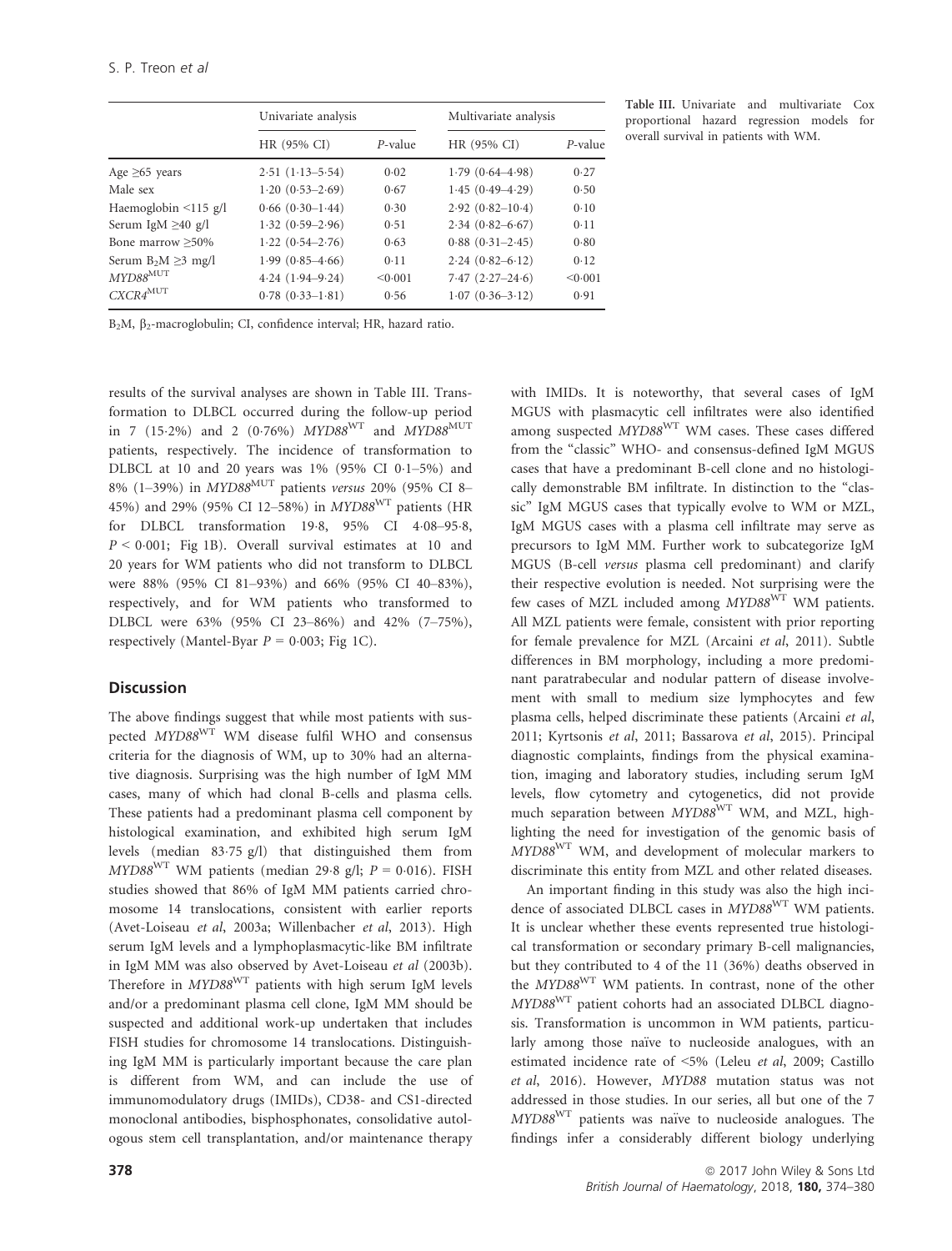many  $MYD88<sup>WT</sup>$  WM cases, that may also account for the higher risk of death previously reported by us (Treon et al, 2014), and that was also observed in this greatly expanded study. As before, we saw no impact of CXCR4 mutation status on overall survival in MYD88<sup>MUT</sup> patients. Among MYD88WT patients who transformed, overall survival was shorter in this study. Significantly shorter overall survival (9 years vs. 16 years) was also observed previously in transformed WM patients (Castillo et al, 2016).

The median overall survival for all patient populations, including MYD88WT WM patients, was not reached in this study (Fig 1A). Longer follow-up will invariably be required to better clarify the relative risk of death associated with MYD88 mutation status in WM patients, and among IgM secreting B-cell malignancies. Lastly, further clarification of the underlying genomic landscape in MYD88WT WM may ultimately provide not only the molecular tools that would more definitively distinguish MYD88WT WM disease from other overlapping IgM secreting disorders, but also identify those patients at increased risk of associated DLBCL events.

In summary, we report that up to 30% of suspected MYD88<sup>WT</sup> WM cases had an alternative clinicopathological diagnosis that included both malignant and non-malignant entities. IgM MM was frequently present among suspected MYD88WT cases, and presented with high serum IgM levels

## References

- Arcaini, L., Varettoni, M., Boveri, E., Orlandi, E., Rattotti, S., Zibellini, S., Merli, M., Lucioni, M., Rizzi, S., Gotti, M., Morello, L., Pascutto, C. & Paulli, M. (2011) Distinctive clinical and histological features of Waldenstrom macroglobulinemia an splenic marginal zone lymphoma. Clinical Lymphoma, Myeloma and Leukemia, 11, 103–105.
- Avet-Loiseau, H., Garand, R., Lodé, L., Robillard, N. & Bataille, R. (2003a) 14q32 Translocations discriminate IgM multiple myeloma from Waldenstrom's macroglobulinemia. Seminars in Oncology, 30, 153–155.
- Avet-Loiseau, H., Garand, R., Lodé, L., Harousseau, J.L. & Bataille, R. (2003b) Translocation t  $(11;14)(q13;q32)$  is the hallmark of IgM, IgE, and nonsecretory multiple myeloma variants. Blood, 101, 1570–1571.
- Bassarova, A., Troen, G., Spetalen, S., Micci, F., Tierens, A. & Delabie, J. (2015) Lymphoplasmacytic lymphoma and marginal zone lymphoma in the bone marrow: paratrabecular involvement as an important distinguishing feature. American Journal of Clinical Pathology, 143, 797–806.
- Castillo, J.J., Gustine, J., Meid, K., Dubeau, T., Hunter, Z.R. & Treon, S.P. (2016) Histological transformation to diffuse large B-cell lymphoma in patients with Waldenström macroglobulinemia. American Journal of Hematology, 91, 1032– 1035.

and chromosome 14translocations. WM patients with MYD88WT disease had a high incidence of associated DLBCL events and significantly shorter survival versus those with MYD88<sup>MUT</sup> disease. Associated DLBCL events in MYD88<sup>WT</sup> patients were associated with shortened survival.

#### Acknowledgements

Supported by Peter S. Bing M.D., the Orzag Family Foundation, Kerry Robertson Fund for WM, the WMR Fund, and a Translational Research Grant from the Leukemia and Lymphoma Society.

#### Authorship

SPT, ZRH, and JJC designed the study. JG, KM, PS, TD, JJC, SPT, cared for the patients. RJM, JG, KM, CJP provided clinical data. LX, NT, MD, AK, MLG, MM, JC, GY, XL collected and processed tumour samples, and performed MYD88 and CXCR4 genotyping studies. SPT, ZRH, GC, JJC analyzed the study data. SPT and JJC wrote the manuscript.

# Conflicts of interest

No conflicts of interest are identified by the investigators for this work.

- Hunter, Z.R., Xu, L., Yang, G., Tsakmaklis, N., Vos, J.M., Liu, X., Chen, J., Manning, R.J., Chen, J.G., Brodsky, P., Patterson, C.J., Gustine, J., Dubeau, T., Castillo, J.J., Anderson, K.C., Munshi, N.M. & Treon, S.P. (2016) Transcriptome sequencing reveals a profile that corresponds to genomic variants in Waldenström macroglobulinemia. Blood, 128, 827–838.
- Jiménez, C., Sebastián, E., Chillón, M.C., Giraldo, P., Mariano Hernández, J., Escalante, F., González-López, T.J., Aguilera, C., de Coca, A.G., Murillo, I., Alcoceba, M., Balanzategui, A., Sarasquete, M.E., Corral, R., Marín, L.A., Paiva, B., Ocio, E.M., Gutiérrez, N.C., González, M., San Miguel, J.F. & García-Sanz, R. (2013) MYD88 L265P is a marker highly characteristic of, but not restricted to, Waldenström's macroglobulinemia. Leukemia, 27, 1722–1728.
- Kyrtsonis, M.C., Levidou, G., Korkolopoulou, P., Koulieris, E., Bartzi, V., Maltezas, D., Pangalis, G.A., Kalpadakis, C., Dimou, M., Georgiou, G., Vassilakopoulos, T.P., Angelopoulou, M.K., Salpeas, V., Tsaftaridis, P., Patsouris, E., Panayiotidis, P. & Tzenou, T.K. (2011) CD138 expression helps distinguishing Waldenstrom's macroglobulinemia from splenic marginal zone lymphoma. Clinical Lymphoma, Myeloma and Leukemia, 11, 99–102.
- Leleu, X., Soumerai, J., Roccaro, A., Hatjiharissi, E., Hunter, Z.R., Manning, R., Ciccarelli, B.T., Sacco, A., Ioakimidis, L., Adamia, S., Moreau, A.S., Patterson, C.J., Ghobrial, I.M. & Treon,

S.P. (2009) Increased incidence of transformation and myelodysplasia/acute leukemia in patients with Waldenström macroglobulinemia treated with nucleoside analogs. Journal of Clinical Oncology, 27, 250–255.

- Owen, R.G., Treon, S.P., Al-Katib, A., Fonseca, R., Greipp, P.R., McMaster, M.L., Morra, E., Pangalis, G.A., San Miguel, J.F., Branagan, A.R. & Dimopoulos, M.A. (2003) Clinicopathological definition of Waldenstrom's Macroglobulinemia: consensus panel recommendations from the Second International Workshop on Waldenstrom's Macroglobulinemia. Seminars in Oncology, 30, 110–115.
- Poulain, S., Roumier, C., Decambron, A., Renneville, A., Herbaux, C., Bertrand, E., Tricot, S., Daudignon, A., Galiegue-Zouitina, S., Soenen, V., Theisen, O., Grardel, N., Nibourel, O., Roche-Lestienne, C., Quesnel, B., Duthilleul, P., Preudhomme, C. & Leleu, X. (2013) MYD88 L265P mutation in Waldenstrom's macroglobulinemia. Blood, 121, 4504–4511.
- Swerdlow, S.H., Campo, E., Harris, N.L., Jaffe, E.S., Pileri, S.A., Stein, H., Thiele, J. & Vardiman, J.W. (2008) WHO Classification of Tumours of Haematopoietic and Lymphoid Tissues. World Health Organization Classification of Tumours of Haematopoietic and Lymphoid Tissue, 4th edn. International Agency for Research on Cancer Press, Lyon, France.
- Treon, S.P., Xu, L., Yang, G., Zhou, Y., Liu, X., Cao, Y., Sheehy, P., Manning, R.J., Patterson,